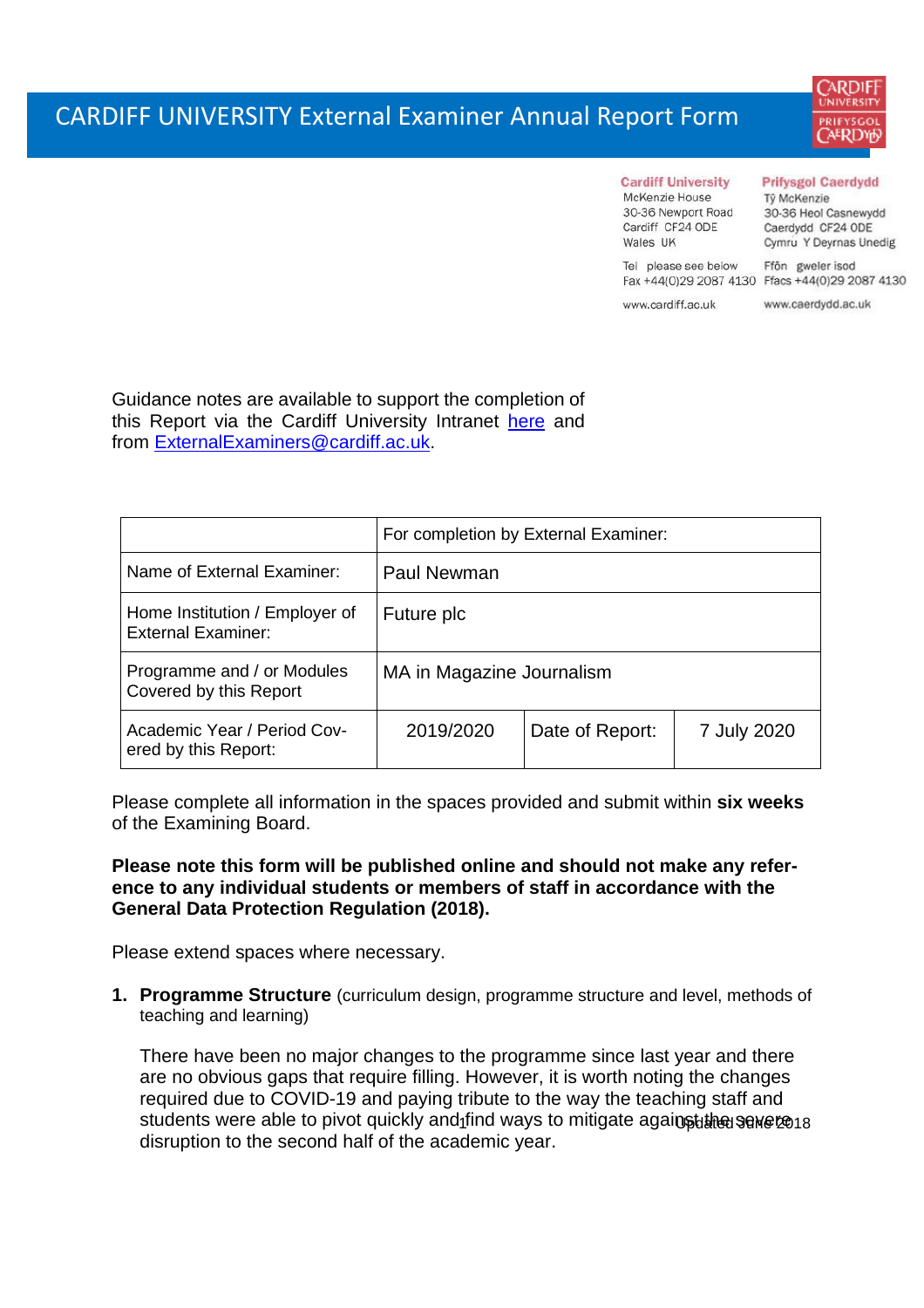**2. Academic Standards** (comparability with other UK HEIs, achievement of students, any PSRB requirements)

Unfortunately due to complications around COVID-19 it has not been possible to review anything like the volume of work achieved in previous years. But having said that, the work I did get to review was perhaps of the most consistently high standard seen during my tenure as an external examiner.

Having been a serial complainant about accuracy it was particularly pleasing to see that student work continues to improve in this regard. And the course magazines Herkind and Thrifty Eats definitely contained more in-depth work than was the case in previous years. In fact, they were probably the two strongest publications I have reviewed, with the design values in particular taking a leap forward. It was also satisfying to note that the focus of assignments touched on serious and important issues, such as poverty and human rights.

Finally, having highlighted the disappointing quality of the work placement reports in my previous report, I was pleased to see a much higher standard of CVs, covering letters and supporting assignments this year. The teaching staff and students are to be commended for this, especially considering the cruel role COVID-19 played in disrupting this aspect of the programme.

**3. The Assessment Process** (enabling achievement of aims and learning outcomes; stretch of assessment; comparability of standards between modules of the same level)

The big development in assessment this year has, of course, been the changes made to the second semester of the course as a result of COVID-19. I am fully supportive of what are a series of pragmatic adjustments that in no way devalue the education the students have received, despite what has been a deeply unsatisfying end to the academic year. The teaching staff and students are to be commended for their ability to pivot quickly and remain focused despite the challenges.

4. **Examination of Master's Dissertations** (sample of dissertations received, appropriateness of marking schemes, standard of internal marking, classification of awards)

N/A

N/A

### **5. Year-on-Year Comments**

[Previous External Examiner Reports are available from the Cardiff University Website [here.](https://www.cardiff.ac.uk/public-information/quality-and-standards/external-examiner-reports)]

COVID-19 has prevented me visiting the university this year to assess new developments first hand and the disruption caused to the programme by the pandemic effectively renders this part of the report unnecessary.

2 Updated June 2018 **6. Preparation for the role of External Examiner (for new External Examiners only)** (appropriateness of briefing provided by the programme team and supporting information, visits to School, ability to meet with students, arrangements for accessing work to review)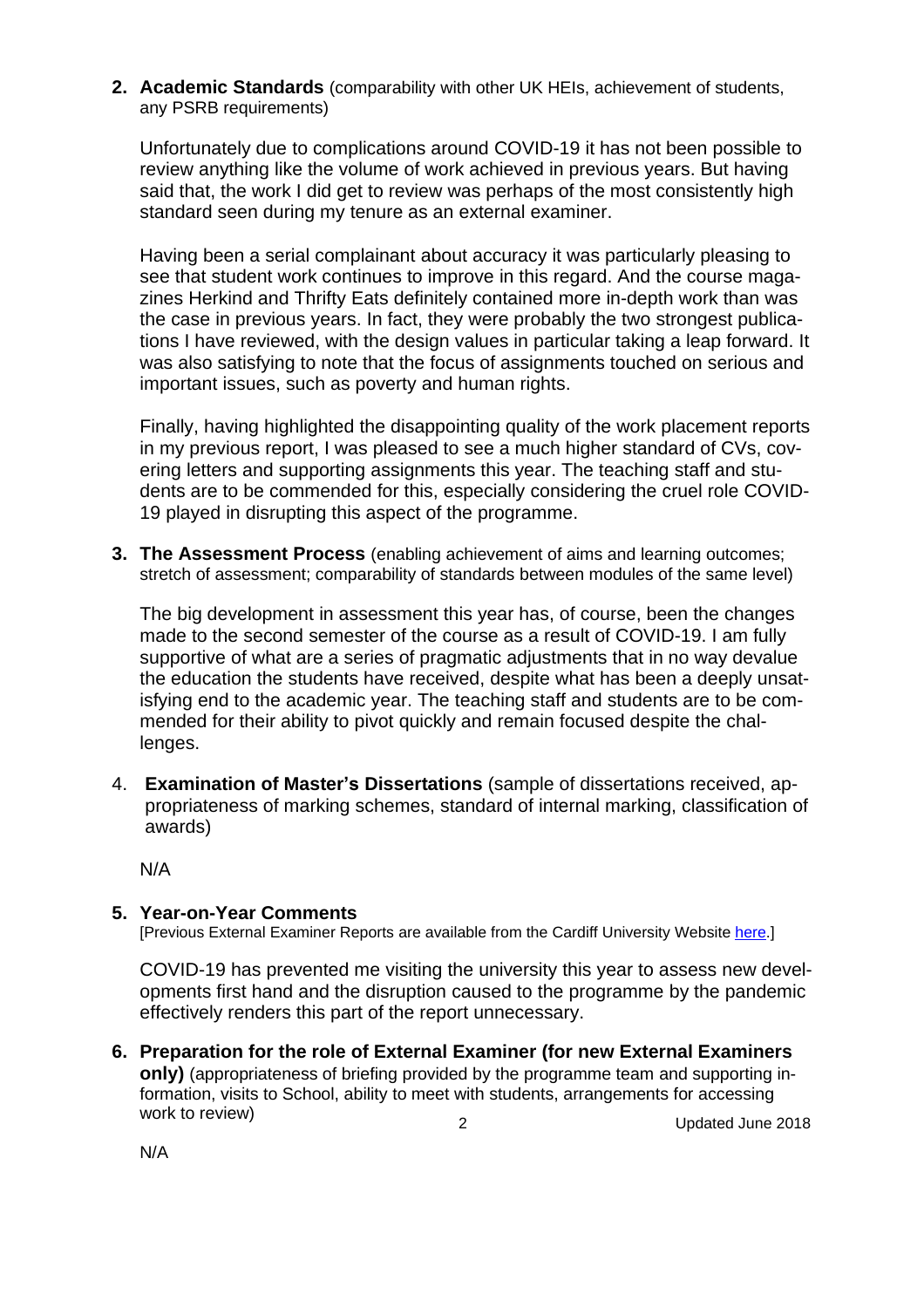**7. Noteworthy Practice and Enhancement** (good and innovative practice in learning, teaching and assessment; opportunities for enhancement of learning opportunities)

In my previous report I noted the importance of diversity and inclusion and it was encouraging to see that one of the course magazines – Herkind – was dedicated to LGBTQ-related matters. Identity remains one of the central issues of our times and I hope to see the way the course tackles this continue to evolve over time.

**8. Appointment Overview (for retiring External Examiners only)** (significant changes in standards, programme/discipline developments, implementation of recommendations, further areas of work)

It has been a great privilege to serve as External Examiner with my alma mater, having studied on the precursor to this excellent course back in 1998-1999. My experiences have certainly been enhanced by being able to work closely with the same academic leaders throughout the course of my tenure – they remain as committed to the growth and development of their students as ever and work tirelessly to ensure the course remains relevant, produces highly skilled modern journalists and serves as an excellent finishing school for industry.

During my four years in the position I have attempted to offer constructive input with a view to reflecting the shifts underway in the professional world, whether they are driven by technology, as with ecommerce and podcasting, or cultural changes in the business of media. I been consistently impressed by the careful consideration given to my feedback and the speed at which the course has implemented suggested changes to either content or assessment.

Such has been the commitment to continually raising standards that it is hard to suggest obvious new areas for further development. And it is immensely pleasing to see such a high standard of work in my final year in post. However, we live in an extraordinary era, one where the rules of how we live and consume media are being written on an almost daily basis. The magazine industry has also been shaken to its core by COVID-19. And while it is uncertain what the publishing world will look like in 2021, it will almost certainly be more digital. I hope it will be more diverse too, because the media continues to struggle with attracting people from BAME backgrounds and both educators and publishers have a responsibility to address the structural problems holding back meaningful change.

My parting recommendation to the course is to consider rebranding as channelagnostic i.e. remove the word Magazine and place the emphasis on digital-first journalism; journalism that also flows into print. This should not be to the detriment of learning the magazine discipline because the publishing projects help students develop vital skills, such as creativity and collaboration, and greatly enhance their aptitude for visual communication. However, the course has a reputation for its highly progressive approach to teaching both content creation and distribution, so it would be worrying if it came to be seen as an anachronism in a much more digital era.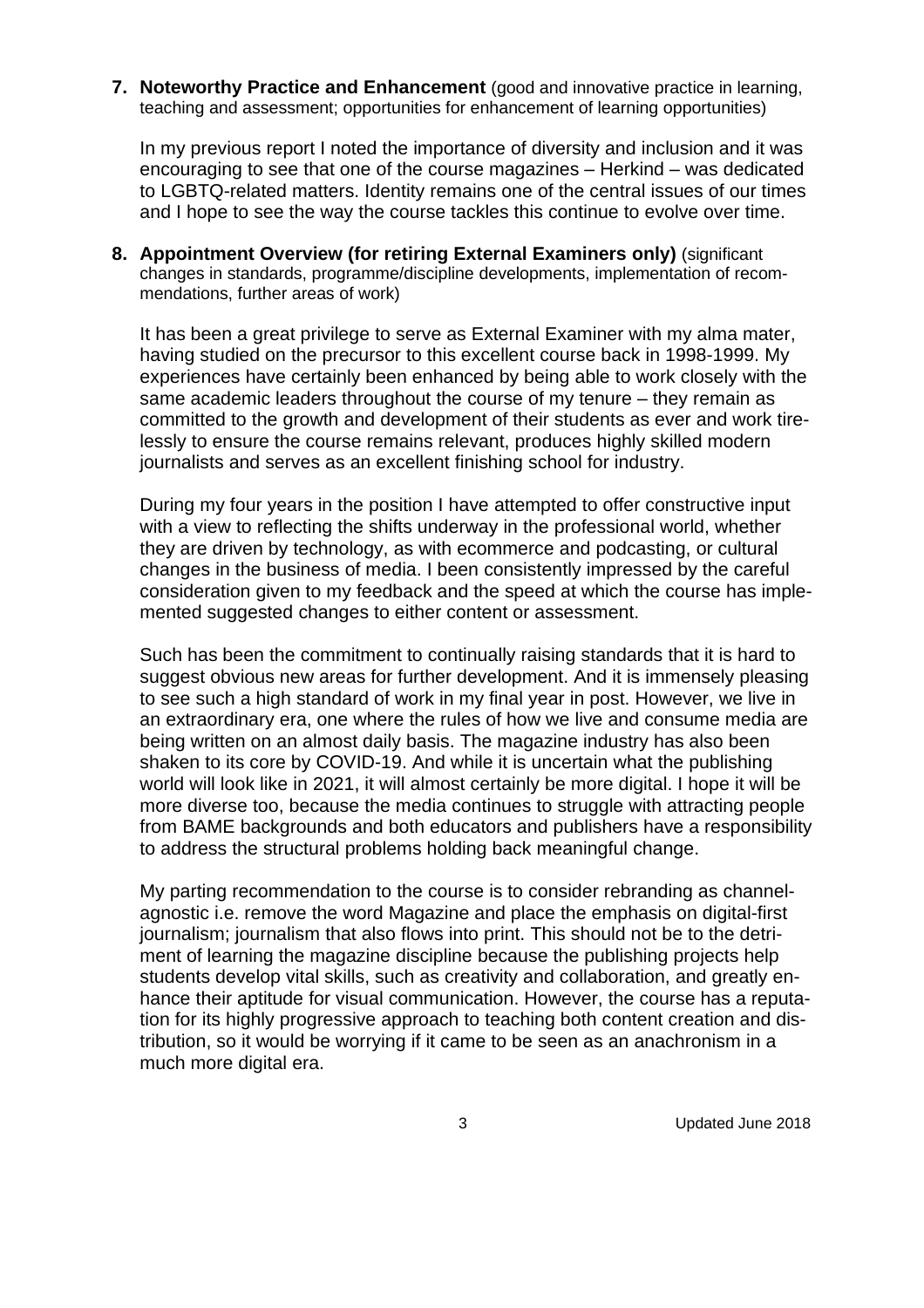# **9. Annual Report Checklist**

Please include appropriate comments within Sections 1-7 above for any answer of 'No'.

|      |                                                                                                                                                                 | <b>Yes</b><br>(Y) | <b>No</b><br>(N)  | N/A<br>(N/A) |
|------|-----------------------------------------------------------------------------------------------------------------------------------------------------------------|-------------------|-------------------|--------------|
|      | <b>Programme/Course information</b>                                                                                                                             |                   |                   |              |
| 9.1  | Did you receive sufficient information about the Programme<br>and its contents, learning outcomes and assessments?                                              | Y                 |                   |              |
| 9.2  | Were you asked to comment on any changes to the assess-<br>ment of the Programme?                                                                               |                   | N                 |              |
|      | Commenting on draft examination question papers                                                                                                                 |                   |                   |              |
| 9.3  | Were you asked to approve all examination papers contrib-<br>uting to the final award?                                                                          |                   |                   | N/A          |
| 9.4  | Were the nature, spread and level of the questions appropri-<br>ate?                                                                                            |                   |                   | N/A          |
| 9.5  | Were suitable arrangements made to consider your com-<br>ments?                                                                                                 |                   |                   | N/A          |
|      | <b>Examination scripts</b>                                                                                                                                      |                   |                   |              |
| 9.6  | Did you receive a sufficient number of scripts to be able to as-<br>sess whether the internal marking and classifications were ap-<br>propriate and consistent? | Y                 |                   |              |
| 9.7  | Was the general standard and consistency of marking appro-<br>priate?                                                                                           | Y                 |                   |              |
| 9.8  | Were the scripts marked in such a way as to enable you to see<br>the reasons for the award of given marks?                                                      | Y                 |                   |              |
| 9.9  | Were you satisfied with the standard and consistency of mark-<br>ing applied by the internal examiners?                                                         | Y                 |                   |              |
| 9.10 | In your judgement, did you have the opportunity to examine a<br>sufficient cross-section of candidates' work contributing to the<br>final assessment?           | Y                 |                   |              |
|      | <b>Coursework and practical assessments</b>                                                                                                                     |                   |                   |              |
| 9.11 | Was the choice of subjects for coursework and / or practical<br>assessments appropriate?                                                                        | Y                 | Updated June 2018 |              |